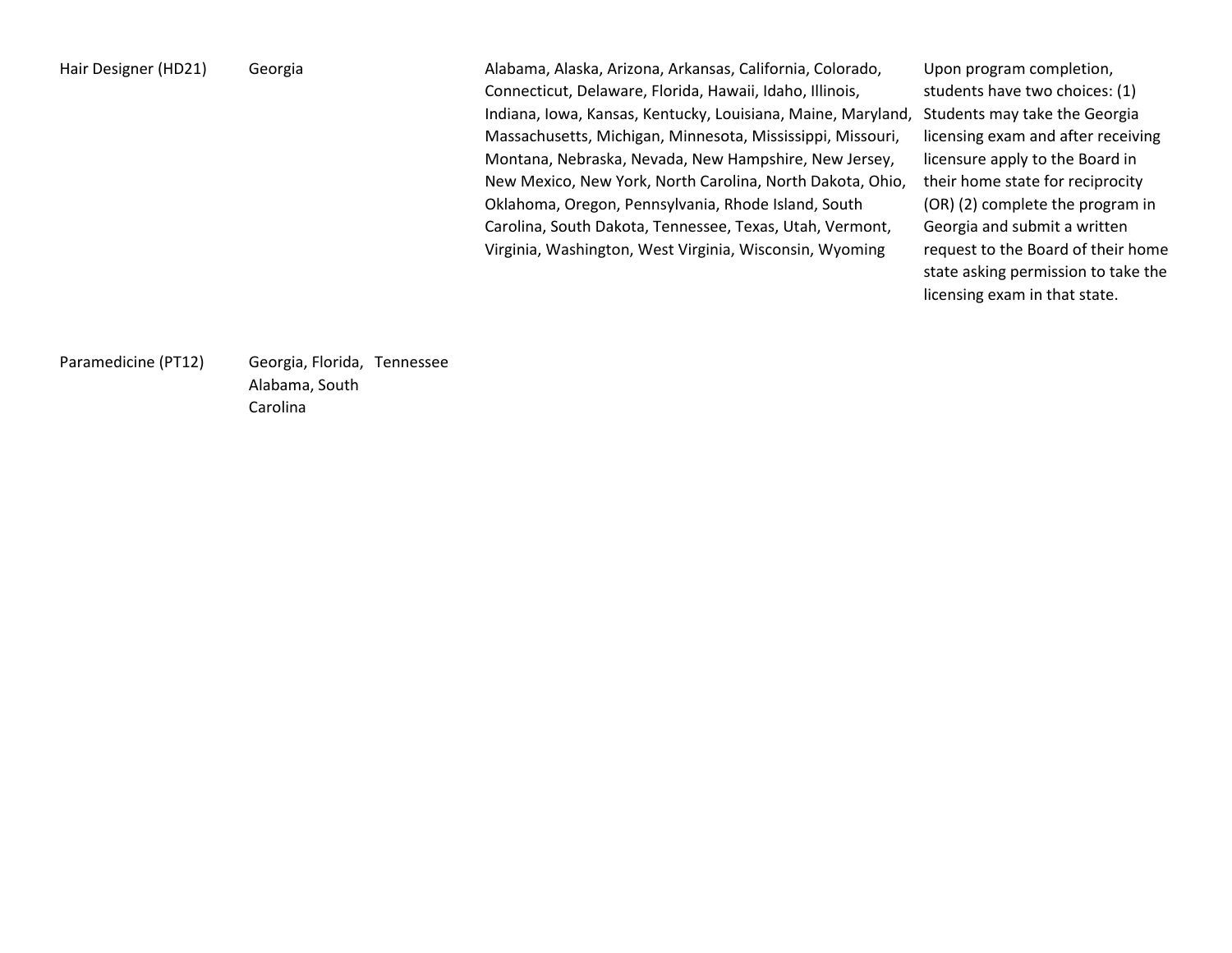| Paramedicine (PT13)       | Georgia, Florida, | Tennessee | Alaska, Arizona, Arkansas, California, Colorado, Connecticut,  | Florida                              |
|---------------------------|-------------------|-----------|----------------------------------------------------------------|--------------------------------------|
|                           | Alabama, South    |           | Delaware, Hawaii, Idaho, Illinois, Indiana, Iowa, Kansas,      |                                      |
|                           | Carolina          |           | Kentucky, Louisiana, Maine, Maryland, Massachusetts,           |                                      |
|                           |                   |           | Michigan, Minnesota, Mississippi, Missouri, Montana,           |                                      |
|                           |                   |           | Nebraska, Nevada, New Hampshire, New Jersey, New Mexico,       |                                      |
|                           |                   |           | New York, North Carolina, North Dakota, Ohio, Oklahoma,        |                                      |
|                           |                   |           | Oregon, Pennsylvania, Rhode Island, South Dakota, Texas,       |                                      |
|                           |                   |           | Utah, Vermont, Virginia, Washington, West Virginia,            |                                      |
|                           |                   |           | Wisconsin, Wyoming                                             |                                      |
|                           |                   |           |                                                                | Alabama                              |
|                           |                   |           |                                                                | *Tennessee student may apply for     |
|                           |                   |           |                                                                | reciprocity after obtaining valid GA |
|                           |                   |           |                                                                | license.                             |
|                           |                   |           |                                                                | <b>South Carolina</b>                |
|                           |                   |           |                                                                | <b>North Carolina</b>                |
| <b>Physical Therapist</b> | Georgia           |           | Alabama                                                        |                                      |
| Assistant (PTA3)          |                   |           |                                                                |                                      |
|                           |                   |           | <b>Florida</b>                                                 |                                      |
|                           |                   |           | <b>North Carolina</b>                                          |                                      |
|                           |                   |           | <b>South Carolina</b>                                          |                                      |
|                           |                   |           | Tennessee                                                      |                                      |
|                           |                   |           | Alabama, Alaska, Arizona, Arkansas, California, Colorado,      |                                      |
|                           |                   |           | Connecticut, Delaware, Hawaii, Idaho, Illinois, Indiana, Iowa, |                                      |
|                           |                   |           | Kansas, Kentucky, Louisiana, Maine, Maryland,                  |                                      |
|                           |                   |           | Massachusetts, Michigan, Minnesota, Mississippi, Missouri,     |                                      |
|                           |                   |           | Montana, Nebraska, Nevada, New Hampshire, New Jersey,          |                                      |
|                           |                   |           | New Mexico, New York, North Dakota, Ohio, Oklahoma,            |                                      |
|                           |                   |           | Oregon, Pennsylvania, Rhode Island, South Dakota, Texas,       |                                      |
|                           |                   |           | Utah, Vermont, Virginia, Washington, West Virginia,            |                                      |
|                           |                   |           | Wisconsin, Wyoming                                             |                                      |